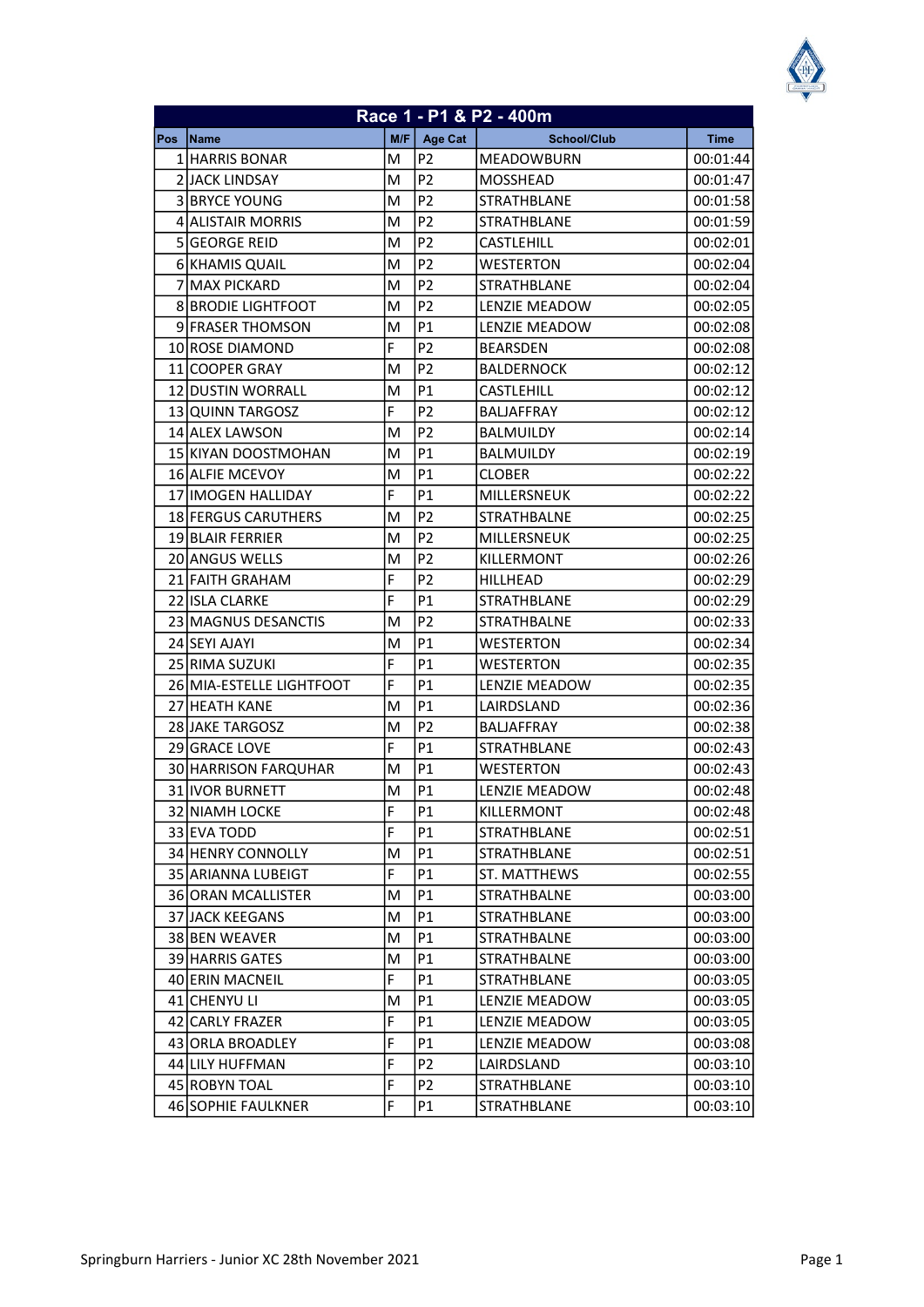| Race 2 - P3 & P4 - 800m |                               |     |                   |                      |             |  |
|-------------------------|-------------------------------|-----|-------------------|----------------------|-------------|--|
| Pos                     | <b>Name</b>                   | M/F | <b>Age Cat</b>    | <b>School/Club</b>   | <b>Time</b> |  |
|                         | 1   TOR MCLEOD                | М   | P4                | KILLERMONT           | 00:03:36    |  |
|                         | 2 THOMAS FRASER-MOODIE        | M   | P <sub>4</sub>    | <b>LENZIE MEADOW</b> | 00:03:42    |  |
|                         | 3 JACOB LASKOWSKI             | м   | <b>P4</b>         | LAIRDSLAND           | 00:03:47    |  |
|                         | 4 LUCAS BROWNLEE              | M   | <b>P4</b>         | <b>MOSSHEAD</b>      | 00:03:48    |  |
|                         | 5 MATTHIEU LUBEIGT            | м   | <b>P4</b>         | ST. MATTHEW'S        | 00:03:52    |  |
|                         | 6 HARRIS COWAN                | M   | P <sub>4</sub>    | STRATHBLANE          | 00:03:54    |  |
|                         | 7 RAMSAY SMITH                | M   | <b>P4</b>         | <b>WESTERTON</b>     | 00:03:55    |  |
|                         | 8 LEWIS BONAR                 | M   | <b>P4</b>         | <b>MEADOWBURN</b>    | 00:04:02    |  |
|                         | 9 THEO MACGILLIVRAY           | M   | <b>P4</b>         | <b>WESTERTON</b>     | 00:04:03    |  |
|                         | 10 LEO MCELHINNEY             | M   | P <sub>3</sub> /4 | <b>BALDERNOCK</b>    | 00:04:04    |  |
|                         | 11 CHARLIE MCKENNA            | M   | P <sub>3</sub>    | <b>ST. NICHOLAS</b>  | 00:04:04    |  |
|                         | <b>12 CHRISTOPHER COULTER</b> | M   | P <sub>3</sub>    | LAIRDSLAND           | 00:04:08    |  |
|                         | 13 ANGUS REID                 | м   | P <sub>4</sub>    | <b>CASTLEHILL</b>    | 00:04:11    |  |
|                         | 14 CALLAN RODGER              | M   | P3                | ST. MICHAEL'S        | 00:04:12    |  |
|                         | 15 RORY LOCKE                 | M   | P <sub>3</sub>    | KILLERMONT           | 00:04:13    |  |
|                         | 16 AIDAN FRAZER               | M   | P <sub>3</sub>    | <b>LENZIE MEADOW</b> | 00:04:15    |  |
|                         | 17 ISLA SHEARMAN              | F   | P3                | STRATHBLANE          | 00:04:15    |  |
|                         | 18 SETH WILLIAMSON            | M   | P4                | MILLERSNEUK          | 00:04:15    |  |
|                         | 19 ISAAC MOULD                | M   | <b>P4</b>         | CRAIGHEAD            | 00:04:16    |  |
|                         | <b>20 BLAIRE KANE</b>         | M   | <b>P4</b>         | LAIRDSLAND           | 00:04:18    |  |
|                         | 21 ALEXANDER BANHAM           | м   | P <sub>3</sub>    | LENZIE MEADOW        | 00:04:20    |  |
|                         | 22 DUNCAN HAMMOND             | M   | P <sub>4</sub>    | <b>WESTERTON</b>     | 00:04:22    |  |
|                         | 23 KOSUKE HACHISUKA           | M   | <b>P4</b>         | KILLERMONT           | 00:04:22    |  |
|                         | 24 ALEXANDER JENKINS          | м   | <b>P4</b>         | <b>BEARSDEN</b>      | 00:04:22    |  |
|                         | 25 MICHAEL MACDONALD          | M   | P <sub>4</sub>    | <b>CLOBER</b>        | 00:04:24    |  |
|                         | <b>26 LUCY RITCHIE</b>        | F   | <b>P4</b>         | <b>HOLY FAMILY</b>   | 00:04:25    |  |
|                         | 27 SHANE WILSON               | M   | <b>P4</b>         | CRAIGHEAD            | 00:04:30    |  |
|                         | 28 HARRIS MATHESON            | M   | <b>P4</b>         | MILLERSNEUK          | 00:04:30    |  |
|                         | 29 SOPHIA STRANG              | F   | <b>P4</b>         | THOMAS MUIR          | 00:04:30    |  |
|                         | 30 MAKSIMS SOKOLOVS           | M   | P3                | KILLERMONT           | 00:04:30    |  |
|                         | 31 MOLLY O'BRIEN              | F   | P <sub>3</sub>    | <b>HOLY FAMILY</b>   | 00:04:34    |  |
|                         | 32 LOGAN CAMPBELL             | M   | P3                | CONDORRAT            | 00:04:35    |  |
|                         | 33 AMELIA HALLIDAY            | F   | P <sub>3</sub>    | MILLERSNEUK          | 00:04:39    |  |
|                         | 34 ELODIE WILSON              | F   | P <sub>3</sub>    | <b>LENZIE MEADOW</b> | 00:04:40    |  |
|                         | 35 QUINN ALLAN                | F   | P3                | WESTERTON            | 00:04:43    |  |
|                         | 36 CAITLYN ADAM               | F   | P <sub>3</sub>    | ST. NICHOLAS         | 00:04:48    |  |
|                         | 37 AVA CAULLAY                | F   | P <sub>3</sub>    | KILLERMONT           | 00:04:48    |  |
|                         | 38 ARIA MCALLISTER            | F   | P <sub>3</sub>    | STRATHBLANE          | 00:04:48    |  |
|                         | 39 JESSICA NICOLL             | F   | P <sub>3</sub>    | STRATHBLANE          | 00:04:54    |  |
|                         | 40 EILIDH MACDONALD           | F   | P4                | LENNOXTOWN           | 00:04:56    |  |
|                         | 41 ROSE CAMERON               | F   | P4                | CRAIGHEAD            | 00:04:59    |  |
|                         | 42 CALLUM MCKEE               | M   | P4                | STRATHBLANE          | 00:05:00    |  |
|                         | 43 ELLA DONALDSON             | F   | P <sub>3</sub>    | LENZIE MEADOW        | 00:05:21    |  |
|                         | 44 MAISIE ADAM                | F   | P3                | STRATHBLANE          | 00:05:22    |  |
|                         | 45 MONICA PACOT               | F   | P <sub>3</sub>    | ST. MATTHEW'S        | 00:05:26    |  |
|                         | 46 ELLIS WEAVER               | F   | P <sub>3</sub>    | <b>STRATHBLANE</b>   | 00:05:28    |  |
|                         | 47 EMMY DILLON                | F   | P4                | ST. MONICA'S         | 00:05:37    |  |
|                         | 48 YOURAN LI                  | F   | P3                | <b>CLOBER</b>        | 00:05:38    |  |
|                         | 49 ANNA DAVIS                 | F   | P3                | <b>BEARSDEN</b>      | 00:05:41    |  |
|                         | 50 SCARLETT BINGHAM           | F   | P3                | KILLERMONT           | 00:06:09    |  |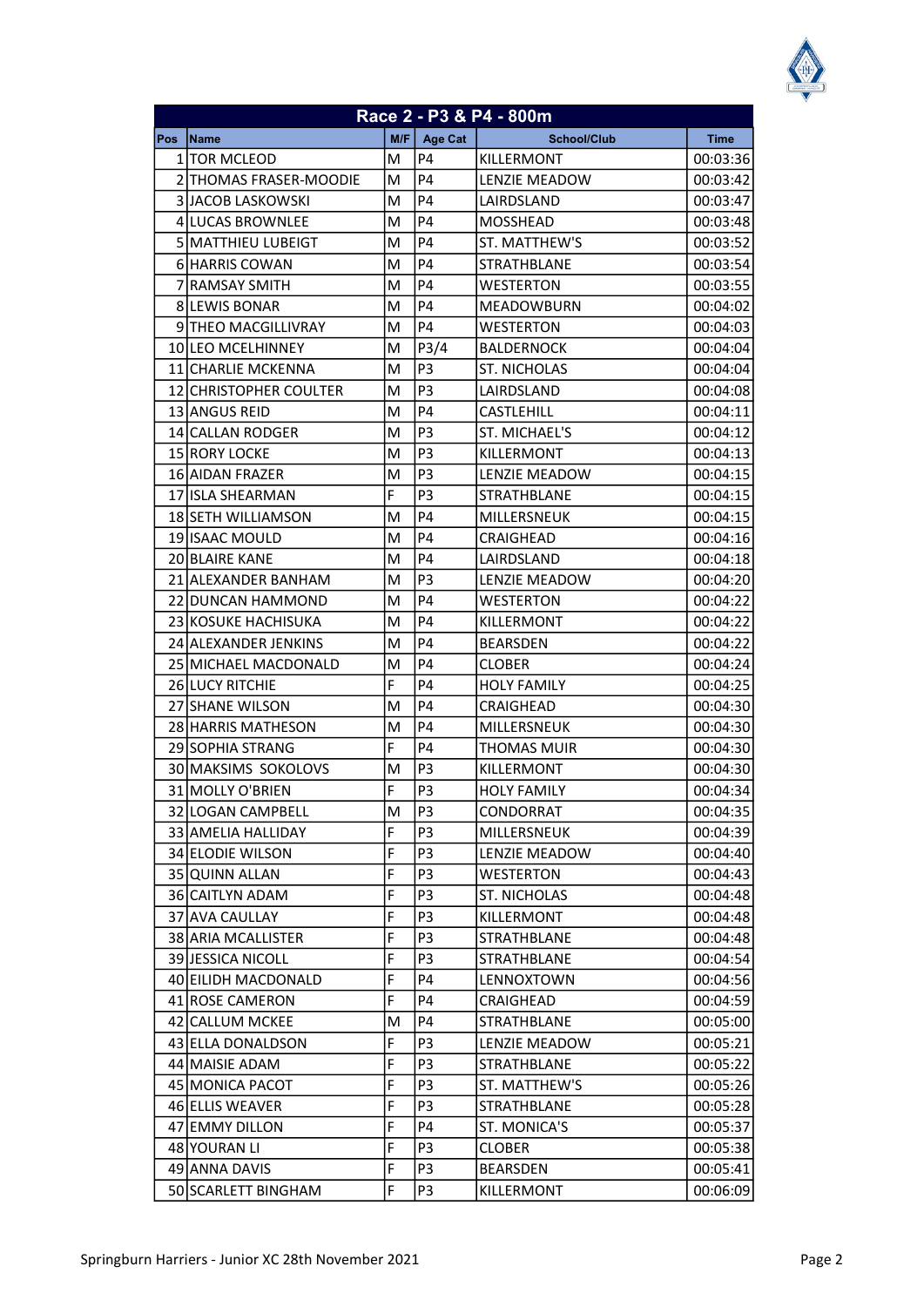|     |                            |     |                | Race 3 - P5 - P7 Girls - 1.2k |             |
|-----|----------------------------|-----|----------------|-------------------------------|-------------|
| Pos | Name                       | M/F | Age Cat        | <b>School/Club</b>            | <b>Time</b> |
|     | 1 IDIONNE MAGUINESS        | F   | P7             | <b>ST. MARY'S</b>             | 00:04:48    |
|     | 2 WILLOW SMITH             | F   | P <sub>5</sub> | MILLERSNEUK                   | 00:04:53    |
|     | <b>3 MAIRI STEPHEN</b>     | F   | P7             | <b>GLASGOW GAELIC SCHOOL</b>  | 00:05:02    |
|     | 41BROOKE DAWSON            | F   | P <sub>5</sub> | LENZIE MEADOW                 | 00:05:03    |
|     | <b>5 BETH MOULD</b>        | F   | P <sub>6</sub> | CRAIGHEAD                     | 00:05:09    |
|     | <b>6IMAISIE BRAID</b>      | F   | P7             | <b>CLOBER</b>                 | 00:05:12    |
|     | 7 LOUISA FRASER-MOODIE     | F   | Р6             | <b>LENZIE MEADOW</b>          | 00:05:14    |
|     | <b>8 CAITLIN LAING</b>     | F   | P <sub>5</sub> | JORDANHILL                    | 00:05:14    |
|     | <b>9IZOE ROBERTS</b>       | F   | Р6             | <b>GOLFHILL STREET</b>        | 00:05:16    |
|     | 10IGEORGIA MCMAHON         | F   | P <sub>5</sub> | CHAPELHALL                    | 00:05:25    |
|     | 11 ZARA GILLESPIE          | F   | P <sub>5</sub> | <b>TOLBRAE</b>                | 00:05:27    |
|     | <b>12 EILIDH STEPHEN</b>   | F   | P <sub>5</sub> | <b>GLASGOW GAELIC SCHOOL</b>  | 00:05:27    |
|     | 13 IIMOGEN HAMMOND         | F   | P7             | WESTERTON                     | 00:05:29    |
|     | <b>14ICHARLOTTE REILLY</b> | F   | Р6             | ST. JOSEPH'S                  | 00:05:30    |
|     | 15 JELLA HUNTER            | F   | P7             | <b>DOLLAR ACADEMY</b>         | 00:05:30    |
|     | 16 NINA STEVENSON          | F   | P6             | <b>MILNGAVIE</b>              | 00:05:32    |
|     | 17 MOLLY DIAMOND           | F   | P <sub>5</sub> | <b>BEARSDEN</b>               | 00:05:43    |
|     | 18IAVA MCBEAN              | F   | P7             | JORDANHILL SCHOOL             | 00:05:43    |
|     | 19 BETH WELLS              | F   | P <sub>5</sub> | <b>MILLERSNEUK</b>            | 00:05:46    |
|     | 20 EILIDH MCCARTNEY        | F   | P <sub>6</sub> | CRAIGHEAD                     | 00:05:51    |
|     | 21 ALEXIA RIGG             | F   | P7             | <b>GLASGOW GAELIC SCHOOL</b>  | 00:05:54    |
|     | 22 JAVA SHEARMAN           | F   | P <sub>6</sub> | STRATHBLANE                   | 00:05:54    |
|     | 23 ELLA O'BRIEN            | F   | P <sub>6</sub> | <b>HOLY FAMILY</b>            | 00:05:56    |
|     | 24 KATY WALNE              | F   | P <sub>5</sub> | <b>STRATHBLANE</b>            | 00:05:57    |
|     | 25 CAOIMHE MCNULTY         | F   | P <sub>5</sub> | <b>HOLY FAMILY</b>            | 00:06:22    |
|     | 26 MILLIE CHAPMAN          | F   | P7             | EASTFIELD                     | 00:06:24    |
|     | 27 JOSIE MCCLEARY          | F   | P6             | STRATHBLANE                   | 00:06:24    |
|     | 28 EVIE DIAMOND            | F   | P <sub>6</sub> | <b>BEARSDEN</b>               | 00:06:30    |
|     | 29 ELLIE SINCLAIR          | F   | P6             | STRATHBLANE                   | 00:06:32    |
|     | <b>30 IMELANIE WELSH</b>   | F   | P6             | <b>MOSSHEAD</b>               | 00:06:46    |
|     | 31 OLIVE ROBERTSON         | F   | P <sub>5</sub> | <b>MOSSHEAD</b>               | 00:06:49    |
|     | 32 ISLA CAIRNS             | F   | P <sub>5</sub> | <b>BEARSDEN</b>               | 00:06:49    |
|     | 33 ABIGAIL MARSHALL        | F   | P5             | TORRANCE                      | 00:06:52    |
|     | 34 CHARLOTTE MELVILLE      | F   | <b>P6</b>      | <b>STRATHBLANE</b>            | 00:07:00    |
|     | 35 LOUISA NICOLL           | F   | P6             | <b>STRATHBLANE</b>            | 00:07:01    |
|     | 36 REBECCA MACDONALD       | F   | P7             | <b>CLOBER</b>                 | 00:07:07    |
|     | 37 SHAMISHA MUREITHI       | F   | P5             | LENZIE MEADOW                 | 00:07:10    |
|     | 38 DARCY BINGHAM           | F   | P5             | <b>KILLERMONT</b>             | 00:07:38    |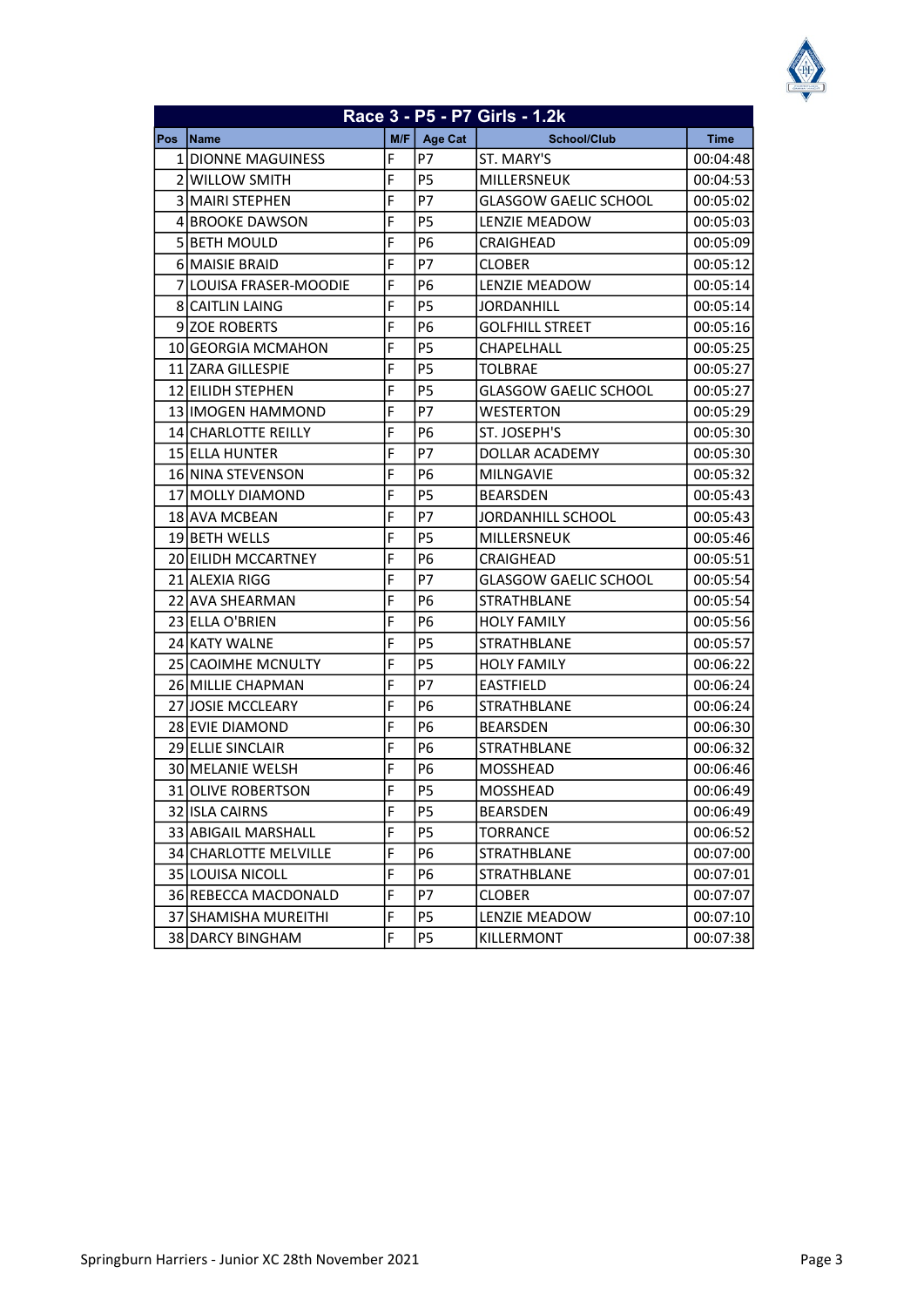| Race 4 - P5 - P7 Boys - 1.2k |                           |     |                |                               |             |
|------------------------------|---------------------------|-----|----------------|-------------------------------|-------------|
| Pos                          | Name                      | M/F | <b>Age Cat</b> | <b>School/Club</b>            | <b>Time</b> |
|                              | 1 LOGAN MCNULTY           | M   | P7             | ST. CLAIRE'S                  | 00:04:15    |
|                              | 2 GREGOR MCNAUGHT         | M   | <b>P6</b>      | LENZIE MEADOW                 | 00:04:16    |
|                              | <b>3 JAMIE BURNS</b>      | M   | Р7             | <b>LENZIE MEADOW</b>          | 00:04:31    |
|                              | 4IDREW DAWSON             | M   | P <sub>6</sub> | <b>LENZIE MEADOW</b>          | 00:04:51    |
|                              | <b>5 JJOSH KELLY</b>      | M   | P7             | <b>WESTER CLEDDENS</b>        | 00:04:52    |
|                              | 6 EVAN TYLER              | M   | P5             | MERRYLEE                      | 00:04:54    |
|                              | 7 HARRISON FAULDS         | M   | P7             | CRAIGDHU                      | 00:04:54    |
|                              | 8 LEWIS SINCLAIR          | M   | P <sub>5</sub> | LAINSHAW                      | 00:05:00    |
|                              | 9 FINLAY DUFFY            | M   | P7             | KILLERMONT                    | 00:05:02    |
|                              | 10 ZACK HUTTON            | M   | P7             | TANNOCHSIDE                   | 00:05:02    |
|                              | 11 LUCAS HENDRY           | M   | P <sub>6</sub> | KILLERMONT                    | 00:05:05    |
|                              | 12 ELLIOTT TYLER          | M   | P6             | <b>BEARSDEN</b>               | 00:05:07    |
|                              | 13 JACOB STALIN           | M   | P <sub>6</sub> | <b>HIGH SCHOOL OF GLASGOW</b> | 00:05:07    |
|                              | 14 ALEXANDER MUIRHEAD     | M   | P7             | <b>BALMUILDY</b>              | 00:05:07    |
|                              | 15 TOM SMITH              | M   | <b>P5</b>      | KILLERMONT                    | 00:05:07    |
|                              | 16 EUAN DUFFY             | M   | P <sub>5</sub> | KILLERMONT                    | 00:05:07    |
|                              | 17 HARRIS BANKS           | M   | P7             | <b>WESTERTON</b>              | 00:05:14    |
|                              | <b>18 ILUCAS MILLICAN</b> | M   | P7             | ST. THOMAS                    | 00:05:14    |
|                              | 19 RYAN MCCALLUM          | M   | P <sub>6</sub> | <b>GARROWHILL</b>             | 00:05:19    |
|                              | <b>20 BRODIE BURNETT</b>  | M   | P <sub>6</sub> | KILLERMONT                    | 00:05:23    |
|                              | 21 ARCHIE WELLS           | M   | P5             | KILLERMONT                    | 00:05:35    |
|                              | 22 DAVID DONALDSON        | M   | P <sub>5</sub> | <b>LENZIE MEADOW</b>          | 00:05:36    |
|                              | 23 MAX NEIL               | M   | P <sub>6</sub> | STRATHBLANE                   | 00:05:41    |
|                              | 24 CAMERON YOUNG          | M   | P <sub>6</sub> | STRATHBLANE                   | 00:05:42    |
|                              | 25 BENJAMIN PACOT         | M   | P6             | ST. MATTHEW'S                 | 00:05:43    |
|                              | 26 HARRIS CUNNINGHAM      | M   | P5             | <b>CRAIGHEAD</b>              | 00:05:45    |
|                              | 27 GORDON MAIR            | м   | P <sub>5</sub> | <b>MEADOWBURN</b>             | 00:05:45    |
|                              | 28 SAM ROBERTSON          | M   | P <sub>5</sub> | <b>BEARSDEN</b>               | 00:05:48    |
|                              | 29 ELI CRAWFORD           | M   | P5             | <b>MEADOWBURN</b>             | 00:05:50    |
|                              | 30 LEO MURPHY             | M   | Р5             | MILLERSNEUK                   | 00:05:50    |
|                              | 31 CONNOR RAE             | M   | P7             | ST. MATTHEW'S                 | 00:05:53    |
|                              | 32 CHRISTOPHER STEWART    | M   | P <sub>6</sub> | LENZIE MEADOW                 | 00:05:54    |
|                              | 33 THOMAS SOUTER          | M   | P6             | <b>LENZIE MEADOW</b>          | 00:05:54    |
|                              | 34 AIDAN FURNISS          | M   | P <sub>5</sub> | <b>STRATHBLANE</b>            | 00:06:14    |
|                              | 35 HARRIS BRYCELAND       | M   | P5             | MILLERSNEUK                   | 00:06:18    |
|                              | 36 JACOB ORTON            | M   | P5             | BALJAFFRAY                    | 00:06:18    |
|                              | 37 LUKE RAE               | M   | P5             | ST. MATTHEW'S                 | 00:06:43    |
|                              | 38 SHAUN EGAN             | M   | P6             | CASTLEHILL                    | 00:06:59    |
|                              | 39 LUCAS YOUNG            | M   | P <sub>5</sub> | ST. HELEN'S                   | 00:06:59    |
|                              | 40 MICHAEL STEVENSON      | M   | P5             | ST. MATTHEW'S                 | 00:09:01    |